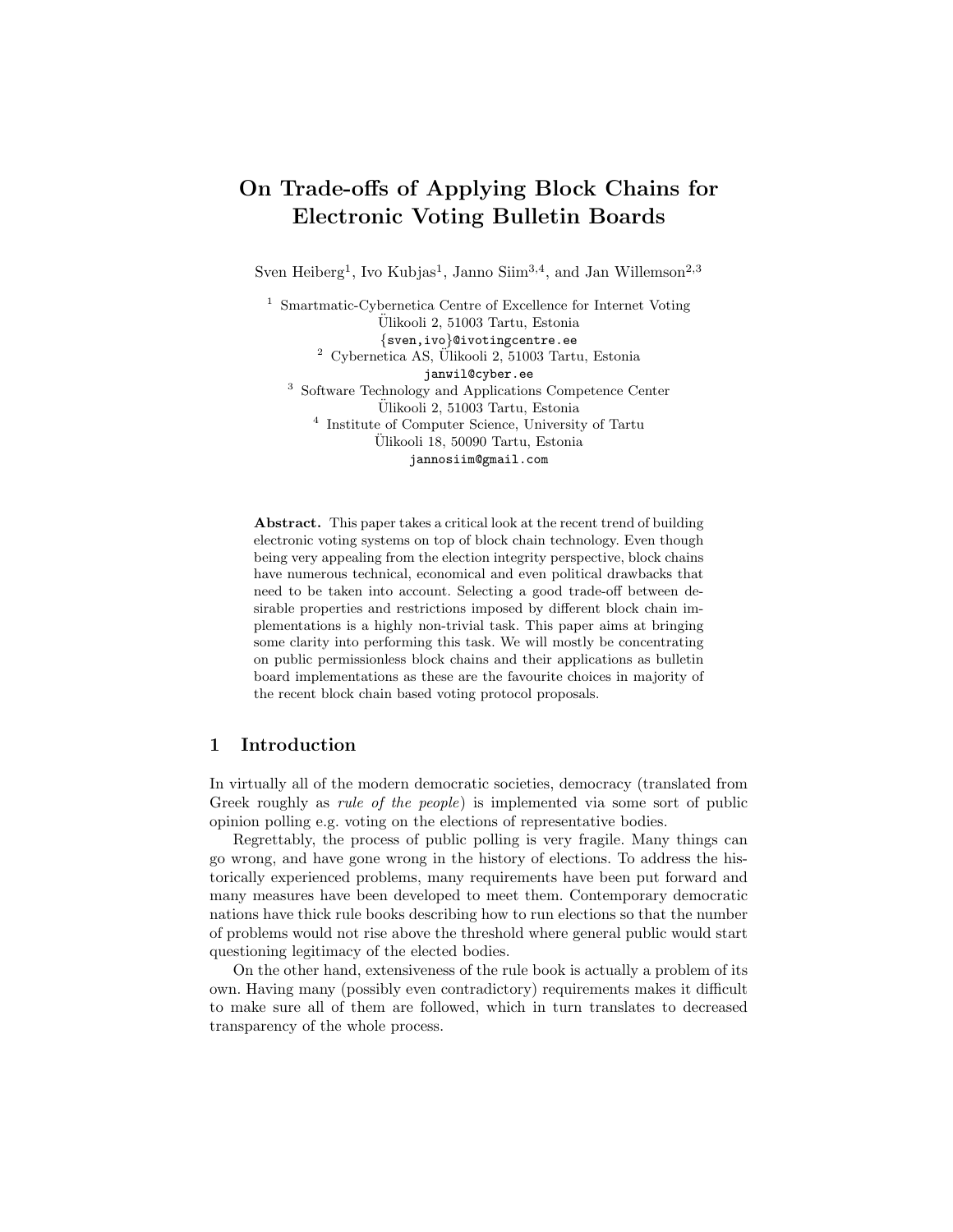The main measure to improve the transparency of election processes is to make them more publicly auditable. In case of electronic voting, this can only be achieved if as much data about the voting as possible can be accessed by public observers. In the end of the auditing procedures, the observers should agree on the outcome, which presumes that they also must be given the same input to start with.

Presenting a uniform view on some digital assets to several independent parties is a surprisingly hard task known as the problem of setting up a bulletin board. The first theoretically sound proposals to solve this problem for electronic voting have emerged only in the recent years [\[11,](#page-15-0)[10,](#page-15-1)[19\]](#page-16-0), and they are relatively complex to implement. For example, an election organiser using protocol by Culnane and Schneider [\[11\]](#page-15-0) needs to find four independent participants to achieve adversarial tolerance against one dishonest party. With public permissionless financially incentivised block chains the distributed ledger infrastructure already exists and the required organisational and technical effort to use it is intuitively less than setting up a new election specific bulletin board.

Block chain technology has been identified as a useful tool in order to address various auditing challenges. Already in 2007, Sandler and Wallach described the idea of hash linking of votes to guarantee their integrity [\[35\]](#page-17-0), applying it later in the VoteBox system [\[34\]](#page-17-1). In 2011, Benaloh and Lazarus proposed a similar approach to mitigate their Trash attack  $[6]$ , and in 2013 Bell *et al.* used the same idea as a part of STAR-Vote system [\[5\]](#page-15-3).

In recent years, the number of similar proposals has risen considerably, and block chains have been pushed as an almost miracle solution to integrity problems. There are numerous academic [\[41](#page-17-2)[,23,](#page-16-1)[26,](#page-16-2)[29](#page-16-3)[,7,](#page-15-4)[42,](#page-17-3)[20,](#page-16-4)[8](#page-15-5)[,33,](#page-16-5)[12,](#page-15-6)[21,](#page-16-6)[39\]](#page-17-4) and market-oriented<sup>[5](#page-1-0)</sup> proposals aiming at bringing block chains into voting processes. Unfortunately, the level of information provided about these initiatives (especially market-oriented ones) varies a lot and is often limited.

The current paper aims at putting together a higher-level view on different aspects of using block chain technology for electronic voting. Note, however, that we are not targeting a fully systematic treatment of the topic and keep the approach somewhat informal.

The paper is organized as follows. Section [2](#page-2-0) makes a short introduction to block chains and their proposed usages for electronic voting. Section [3](#page-5-0) points out the main shortcomings not very well addressed by the current proposals. Next, Section [4](#page-12-0) points out the main tradeoffs to decide upon while building a block chain based voting system. Finally, we give our conclusions in Section [5.](#page-14-0)

<span id="page-1-0"></span><sup>5</sup> Some examples active at the time of this writing, summer 2018, include Follow My Vote <https://followmyvote.com/>, Polys <https://polys.me/>, SecureVote <https://secure.vote/>, VoteWatcher <http://votewatcher.com/>, Agora [https://](https://agora.vote) [agora.vote](https://agora.vote), e-Vox <http://e-vox.org/>, TIVI <https://tivi.io/>, Boulé [https://](https://www.boule.one/) [www.boule.one/](https://www.boule.one/), Democracy.Earth <https://www.democracy.earth/>, Voatz [https:](https://voatz.com/) [//voatz.com/](https://voatz.com/), Coalichain <https://www.coalichain.io/>, etc.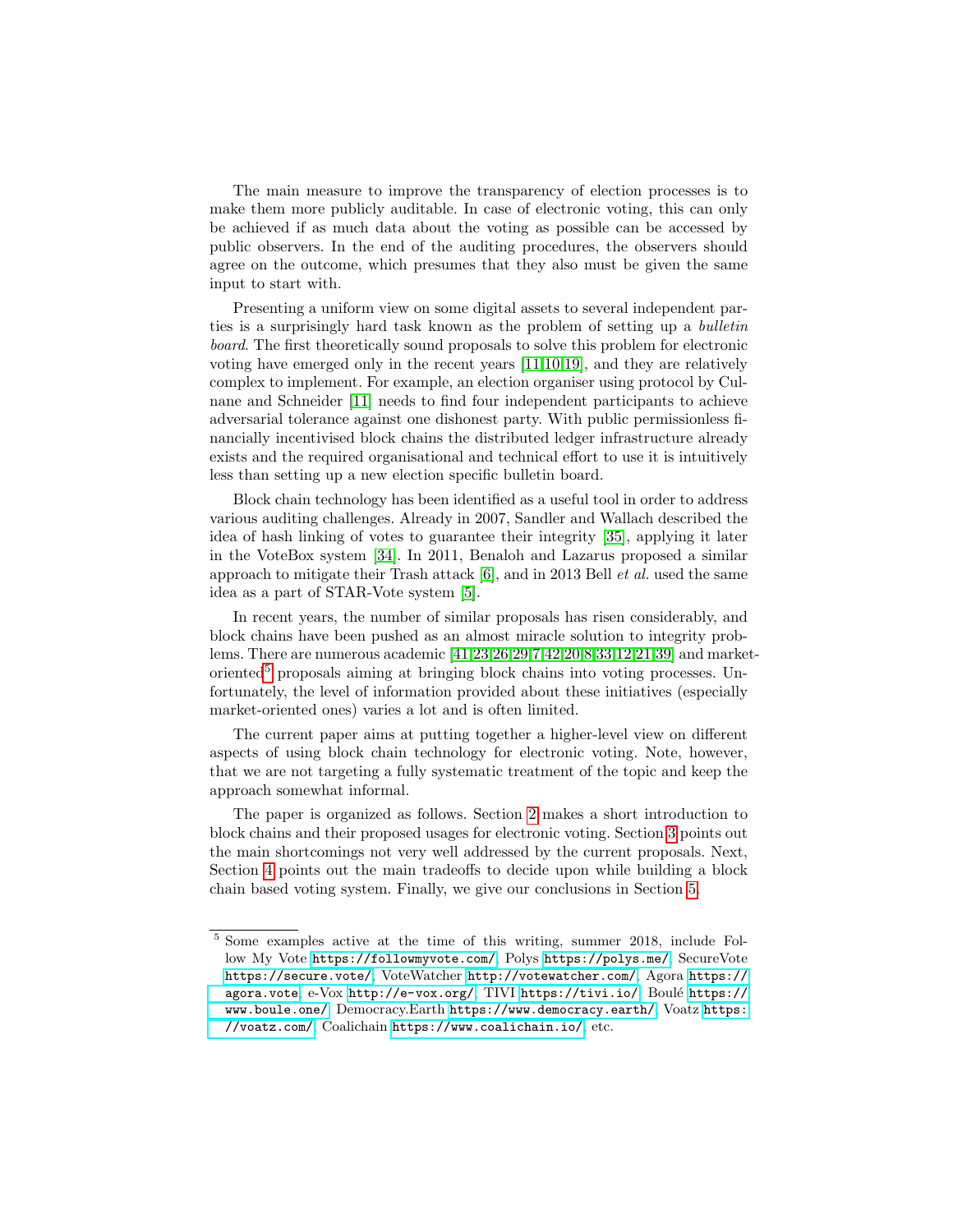# <span id="page-2-0"></span>2 Block chains

The concept of a block chain does not have a single, universally agreed upon mathematical definition. However, different implementations seem to have a few common points.

- Data storage occurs in blocks, where the exact content of a block or its semantics may vary (e.g. it may contain transactions for cryptocurrency applications).
- The blocks are linked into a sequence (also called a *ledger*) using a cryptographic hash function.

The idea of hash linking data items is not at all new, going back to at least early 1990s to the works of Haber, Stornetta et al. on digital time stamping [\[16](#page-15-7)[,4\]](#page-15-8). However, it seems to be exactly this idea of hash linking that gives block chains the attractive property of integrity assurance, since cryptographic hash functions are supposedly hard to invert, making it difficult to revert the linking once it has been performed.

The real renaissance of block chains happened in late 2008, when a researcher (or a group of researchers) hiding behind the pseudonym Satoshi Nakamoto published what is nowadays known as Bitcoin white paper [\[28\]](#page-16-7). Essentially, Nakamoto showed how to use available cryptographic and networking tools to achieve a new type of decentralized consensus protocol.[6](#page-2-1)

The core innovation of Nakamoto's proposal is introducing computationally difficult puzzle solving (proof of work) together with financial incentives to consensus building. Whoever solves the puzzle first can create the next ledger block and is rewarded with a certain amount of bitcoins. Due to some similarity with gold mining, the participants in this joint effort are called miners or mining nodes.

Nakamoto's original motivation was to build a monetary system and there the need for consensus is clear – value exchange can only function correctly when there is a universally accepted way of deciding who has how much money.

However, the problem of obtaining a coherent view on the system in a distributed manner is more general, and this is why the original Bitcoin protocol and infrastructure have been used for a myriad of alternative applications, including voting.

It is worth noting that the original Bitcoin white paper does not present any formal definitions of targeted properties, and contains only a simplified security analysis. Follow-up work by Garay et al. [\[14\]](#page-15-9) and Pass et al. [\[31\]](#page-16-8) have formalized several aspects of block chains and clarified the necessary assumptions to prove the security of Bitcoin protocol.

<span id="page-2-1"></span> $6$  The origin of the term "block chain" is somewhat unclear. It seems to haver been used in some cryptography-related mailing lists in mid 1990-s, but the first occurrence is hard to track. It is interesting to note that Nakamoto's white paper only uses the term "chain of blocks" and not "block chain".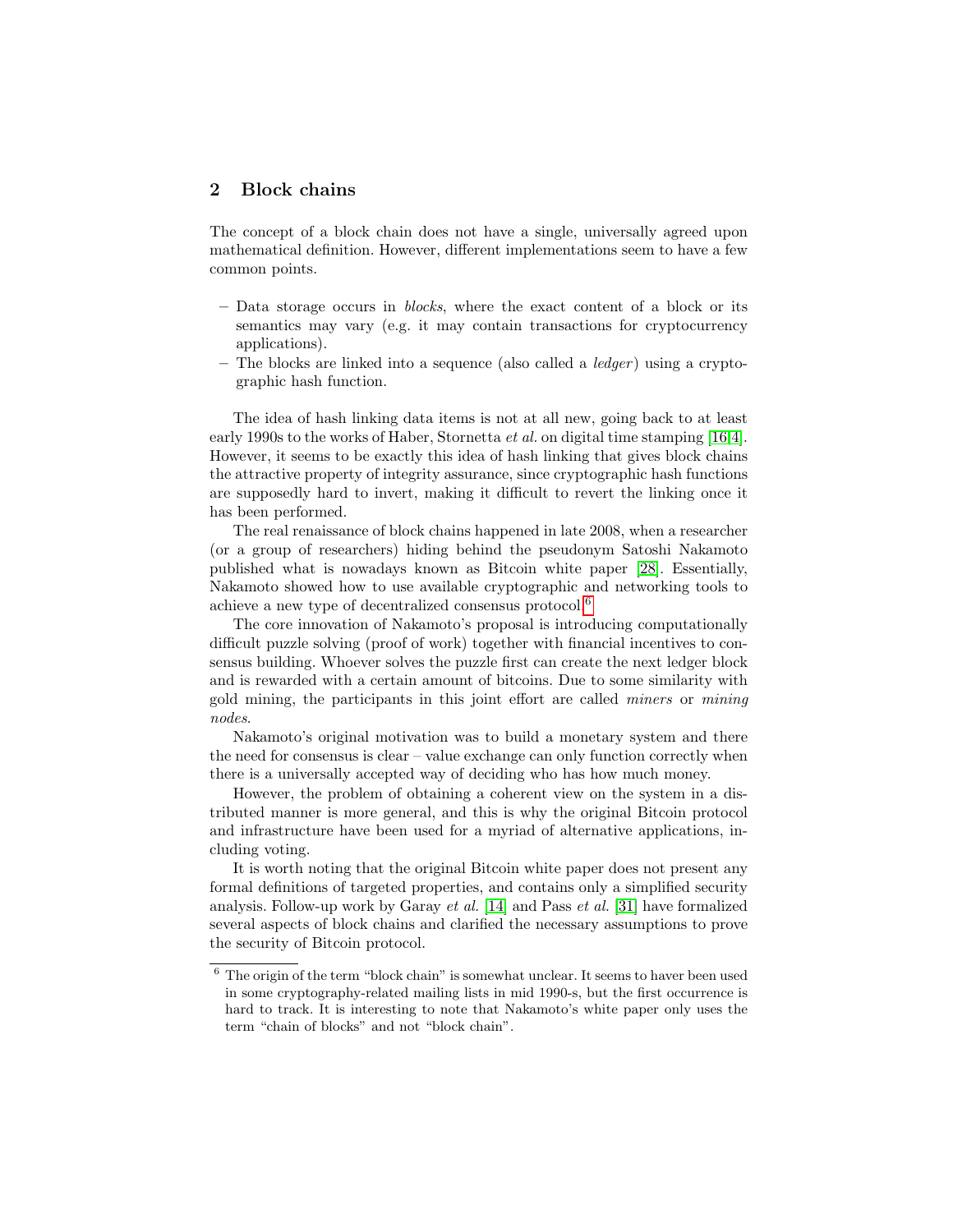Another functionality making block chains appealing for legal applications is the ability to run smart contracts. Originally proposed already in mid-1990-s by Nick Szabo [\[37,](#page-17-5)[38\]](#page-17-6), smart contracts can be though of as a scripting layer on top of a block chain, allowing to check fulfillment of certain conditions, and enforcing predefined actions in the respective cases. There are several block chain frameworks that offer this functionality in a form of a programmable execution environment, including Ethereum Solidity<sup>[7](#page-3-0)</sup>, Hyperledger Fabric<sup>[8](#page-3-1)</sup> and Cardano  $Plutus<sup>9</sup>$  $Plutus<sup>9</sup>$  $Plutus<sup>9</sup>$ .

In principle, it is possible to formulate any set of rules (say, defining correctness of voting or tallying) in the language of smart contracts. In practice, however, the performance requirements needed to actually run them may become prohibitive. We will come back to this issue in Section [3.5.](#page-10-0)

Block chains come in several flavours. Bitcoin block chain is an extreme example of a distributed ledger where there is no single trusted entity to coordinate the work, nor to decide which blocks to accept from whom, etc. In this case we speak of a permissionless ledger.

However, this is not the only option. It is also possible to set up a block chain where data commitments are only accepted from a predetermined set of nodes, and there may even be an authority deciding that some of the blocks will not be admitted. Such a ledger is called permissioned. Block chains built within the Hyperledger framework are examples of such a paradigm.

Similarly, it is not necessarily the case that anyone is given access to the block chain for reading. Depending on whether or not general access is allowed, we speak of *public* or *private* block chains, respectively.

For the most part of this paper we will be treating public permissionless ledgers, and there are several reasons for that. First, such ledgers aim at building a fully distributed consensus mechanism which seems to be an attractive property for electronic voting systems. Second (and probably implied by the first reason), majority of the proposals we have studied in course of this research build on top of public permissionless ledgers (mostly Bitcoin or Ethereum). However, several of our observations hold for other kinds of block chains as well.

#### 2.1 How to use block chain for electronic voting?

The obvious application for a block chain in electronic voting is to use it as a bulletin board for committing the state of an electronic ballot box. Dedicated bulletin board protocols for electronic voting do exist [\[11](#page-15-0)[,10,](#page-15-1)[19\]](#page-16-0), but the assumptions made for achieving the security target are expensive to fulfil. For example, the protocol presented by Culnane and Schneider [\[11\]](#page-15-0) requires correct behaviour by strictly more than 2/3 of the peers. Hence, in order to tolerate one malicious party, at least three honest peers are required. An election organiser willing to apply such a bulletin board protocol for integrity and transparency

<span id="page-3-0"></span><sup>7</sup> <https://ethereum.org/>

<span id="page-3-1"></span> $^8$ <https://www.hyperledger.org/projects/fabric/>

<span id="page-3-2"></span> $^9$  <https://cardanodocs.com/technical/plutus/introduction/>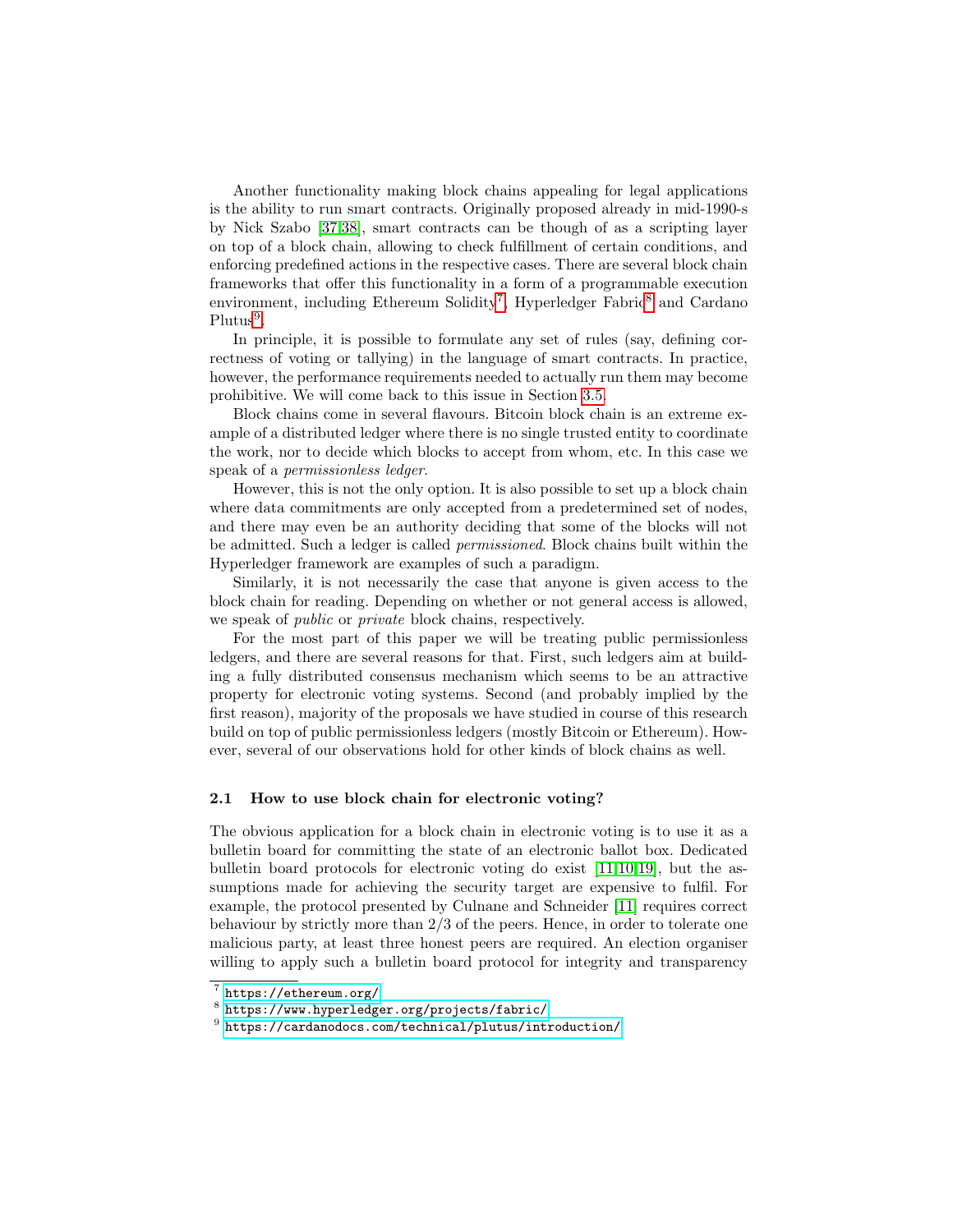reasons would need to find a significant number of independent participants to provide adversarial tolerance. Note that the situation is different when setting up a fault tolerant distributed storage where all nodes actually could be hosted by a single organization and same personnel. With bulletin board we must take into account that some nodes may be malicious. If a single entity is running the bulletin board, then we get no adversarial tolerance against this entity.

In case of a public permissionless financially incentivised block chain there is no problem of finding independent participants – the distributed ledger infrastructure exists and its security is maintained by a number of parties. It is only a matter of finding good use of this infrastructure for election purposes. There is a remarkable number of proposals suggesting variety of approaches involving also (but not only) block chain as a bulletin board.

- It is possible to utilise smart contracts to enforce voting rules [\[25,](#page-16-9)[33,](#page-16-5)[21,](#page-16-6)[2\]](#page-15-10).
- Several proposals implement vote casting via Bitcoin cryptocurrency transfer [\[7,](#page-15-4)[42](#page-17-3)[,41](#page-17-2)[,29,](#page-16-3)[26,](#page-16-2)[23,](#page-16-1)[8\]](#page-15-5). However, they differ a lot in implementation details, e.g. eligibility verification and voter authentication (see Section [3.1\)](#page-5-1).
- To enhance voter anonymity, Takabatake et al. propose using Zerocoin instead of Bitcoin [\[39\]](#page-17-4).
- Block chain based bulletin board can be used to directly commit votes, like e.g. in the schemes of Polys [\[3\]](#page-15-11) and Agora [\[13\]](#page-15-12).
- A related approach is taken by the TIVI framework where block chain is used for digital time stamping of certain integrity-critical events, e.g. vote submission [\[1\]](#page-14-1).
- A few US-based initiatives like VoteWatcher and Votebook are still paper voting systems at their core, but use either a public or private block chain for committing certain data required for later verification (e.g. scanned paper ballots) [\[30\]](#page-16-10).
- A weaker version of the last approach was used by the Agora team in Sierra Leone where they typed in the votes read out loud by the election officials, and used block chain to verify the count.<sup>[10](#page-4-0)</sup>

These approaches can also be combined. For example one may commit all the votes to a private block chain and make commitments to a public ledger like Bitcoin from time to time; such a solution is implemented e.g. in Agora and VoteWatcher.

There are also other voting systems that could potentially make use of controlled bulletin boards. For example, there is a Vote Registration Service compo-

<span id="page-4-0"></span> $^{10}$  [https://medium.com/agorablockchain/agora-official-statement-regarding](https://medium.com/agorablockchain/agora-official-statement-regarding-sierra-leone-election-7730d2d9de4e)[sierra-leone-election-7730d2d9de4e](https://medium.com/agorablockchain/agora-official-statement-regarding-sierra-leone-election-7730d2d9de4e). The 2018 Sierra Leone event was advertised by the Agora team as the "world's first ever blockchain elections" in their press release [https://agora.vote/pdf/Agora\\_Press-release\\_SL2018.pdf](https://agora.vote/pdf/Agora_Press-release_SL2018.pdf). However, the mode that the block chain was eventually used in offered little to no advantages over a simple independent Excel-aided recount. After this disclosure, the Agora team took down their press release, but one can still find a copy of it cached by Google.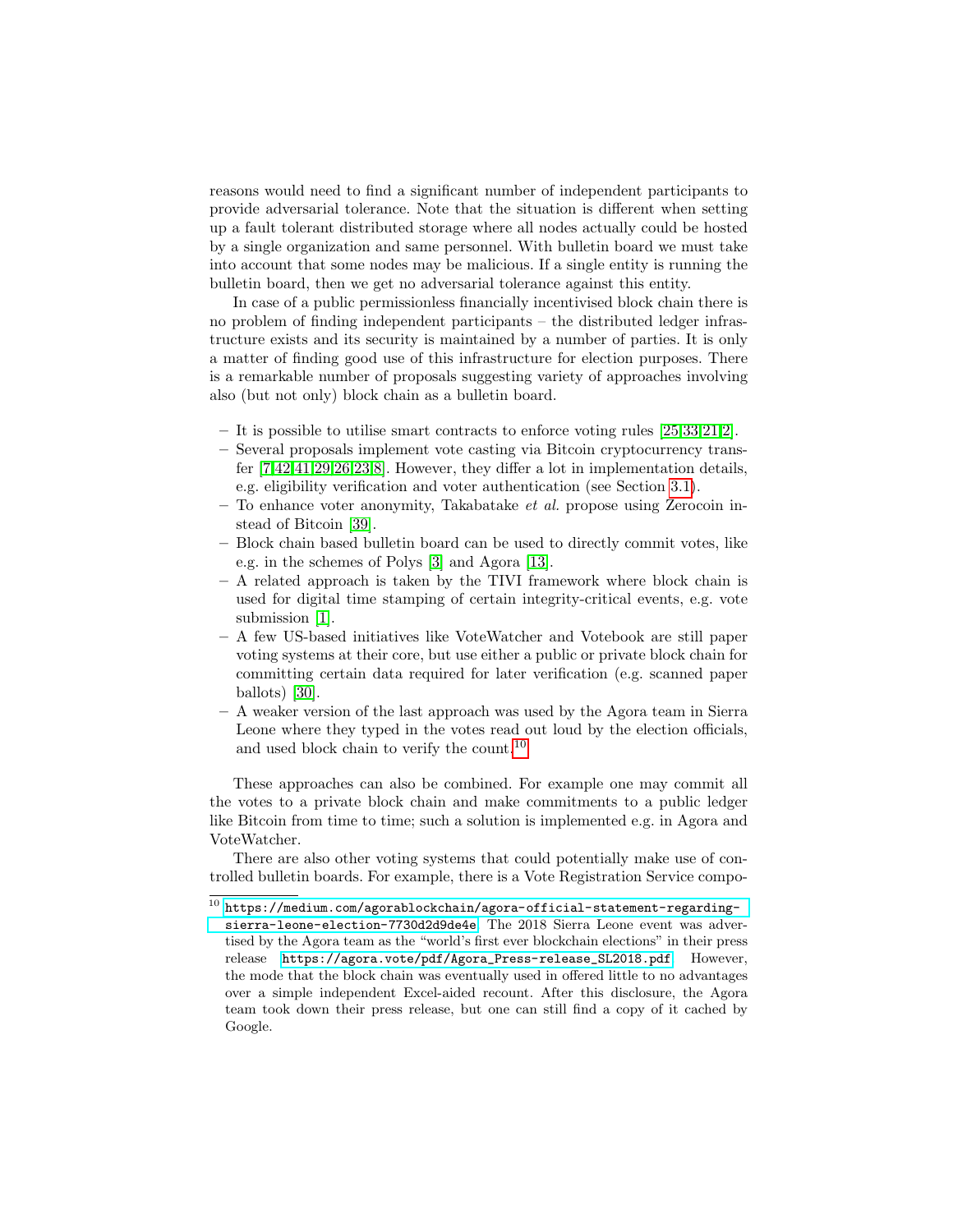nent in the Estonian IVXV scheme [\[18\]](#page-15-13) which can in principle be implemented on top of a private or public block chain.

In the next Section, we will discuss some of the common concerns not very well addressed in various proposals.

# <span id="page-5-0"></span>3 Shortcomings of block chain based voting systems

We argue in the following that there are several problems and limitations with using block chain in electronic voting.

#### <span id="page-5-1"></span>3.1 Eligibility verification

Even though the overall target of block chain based voting systems is increasing transparency and public verifiability, there are several aspects of elections, correctness of which can not be established on the block chain. One of the prominent examples is deciding the eligibility of voters.

This problem manifests itself clearly in case of the proposals where Bitcoin transactions are used for vote casting [\[7](#page-15-4)[,42,](#page-17-3)[41,](#page-17-2)[29,](#page-16-3)[26](#page-16-2)[,23,](#page-16-1)[8,](#page-15-5)[39\]](#page-17-4). The original design goal of Bitcoin as a cryptocurrency was to provide anonymous transfers, and this is something that contradicts the needs of voting. Even though we typically want the votes to be secret, the voters should still be uniquely identifiable in order to determine eligibility and provide uniformity (so that no-one would get more than one vote).

Hence an identity provider is required one way or another. Note that whoever that provider is, it has the ability to flag ineligible persons as eligible or vice versa, or even define new virtual voters who do not have a corresponding physical person [\[39\]](#page-17-4). The only setup where this problem can be ignored are small-scale boardroom type of elections where all the voters know each other. But for even a moderate size elections this can lead to a ballot box stuffing attack that is undetectable by any verification mechanism that may run on top of the block chain. Hence block chain does not remove the need for external trust anchors.

An interesting approach to identity validation in a distributed manners has been taken by the Democracy Earth Foundation. Their manifesto [\[2\]](#page-15-10) proposes participant registration via creating a video where enough personal details are stated, and seeking acceptance to this video from the community. While this approach may follow the spirit of decentralized governance, it is hard to imagine such an identity creation mechanism to be accepted for official national elections any time soon. Crowd-sourcing-based identity providers are only applicable in small-scale community settings.

Even if we accept the need for external trust dependency for eligibility verification, the problem of implementing the link from identity provider to the block chain still remains. Different frameworks have different approaches to tackle this issue.

Wu proposes using ring signatures to provide anonymity [\[41\]](#page-17-2), but this introduces a non-trivial setup procedure and a significant performance penalty, making the solution unusable even for moderately-sized elections.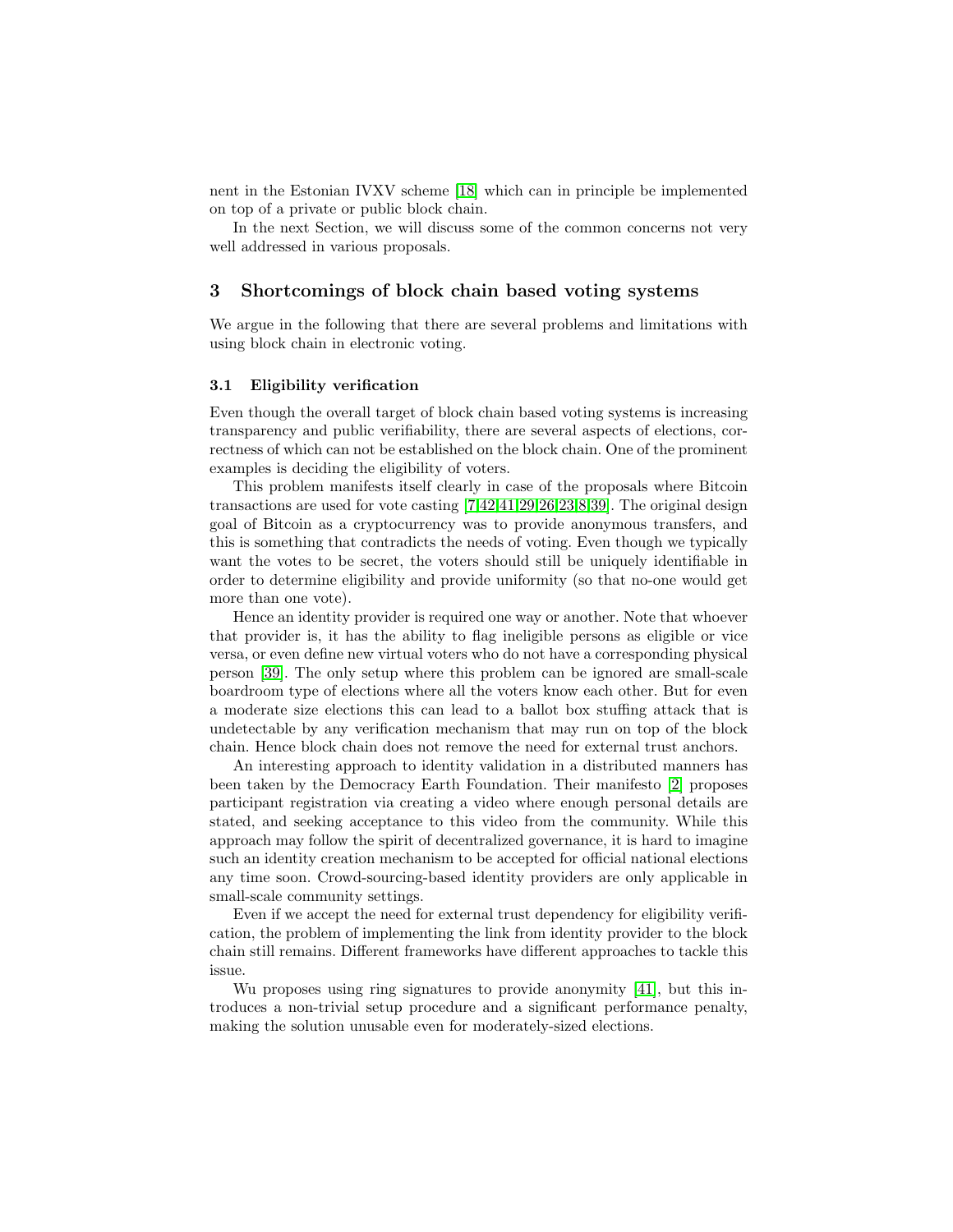Noizat requires each candidate to issue a key pair to every voter, organizing the public parts into a Merkle tree. Two more keys per voter are generated by the other components of the system, and to cast a vote, a 2-of-3 multisignature scheme is used [\[29\]](#page-16-3). However, this non-trivial cryptographic machinery still does not resolve the problem of eligibility verification, but actually makes it worse, forcing all the candidates to manage voter lists.

Lee *et al.* acknowledge the need to have Trusted Third Party (TTP) for identity confirmation, but to implement this procedure they only propose a password-based registration and authentication mechanism [\[23\]](#page-16-1). As a result of authentication, the user gets a confirmation that her asymmetric key pair is declared eligible, but the overall system is only as secure as the original, usercreated password. Also, there is a strong reliance on the honest behavior of TTP. Dishonest TTP could easily manipulate the result, for example, by claiming that votes for a candidate whom the TTP does not like came from unregistered accounts.

Bistarelli et al. propose using Anonymous Kerberos protocol for voter authentication [\[7\]](#page-15-4). This approach has the benefit of relying on a relatively standard authentication mechanism that does not impose overly restrictive performance limitations. However, voter anonymity can be broken when Authentication Server and Token Distribution Server collude. More servers can be added to address this issue, but this would make the protocol more complex. Still, out of all the proposals we have studied, the one by Bistarelli et al. seems the most viable.

Zhao et al. [\[42\]](#page-17-3) have developed a group incentive mechanism to motivate a group of voters to participate in tallying, but they completely ignore the problem of eligibility verification. Similarly, the voter identification problem is ignored by the considered frameworks that use block chain as a generic bulletin board implementation, including Polys [\[3\]](#page-15-11) and Agora [\[13\]](#page-15-12).

There is also a more general problem common to several of the approaches described above.

Namely, elections may last over a longer period of time (say, a week). Eligibility status of potential voters may change during this period (e.g. someone may turn 18 or die). It is, of course, possible to ignore this problem and only let people eligible at a certain point of time to vote [\[39\]](#page-17-4). However, another conceivable viewpoint is that it would be more fair to update the list of voters as the changes in eligibility occur.

For small-scale elections with a public voter list this issue can, in principle, be solved by committing the full voter list together with the potential updates to the ledger. But for larger events with potentially non-public sets of voters, only the schemes of Lee et al. [\[23\]](#page-16-1) and Bistarelli et al. [\[7\]](#page-15-4) have some potential to address this issue as they are using an online protocol with the identity provider as a backend service.

#### 3.2 Ensuring ballot secrecy

In addition to integrity, voting protocols also have confidentiality requirements. Voting in majority of the elections is carried out by secret ballot, whereas the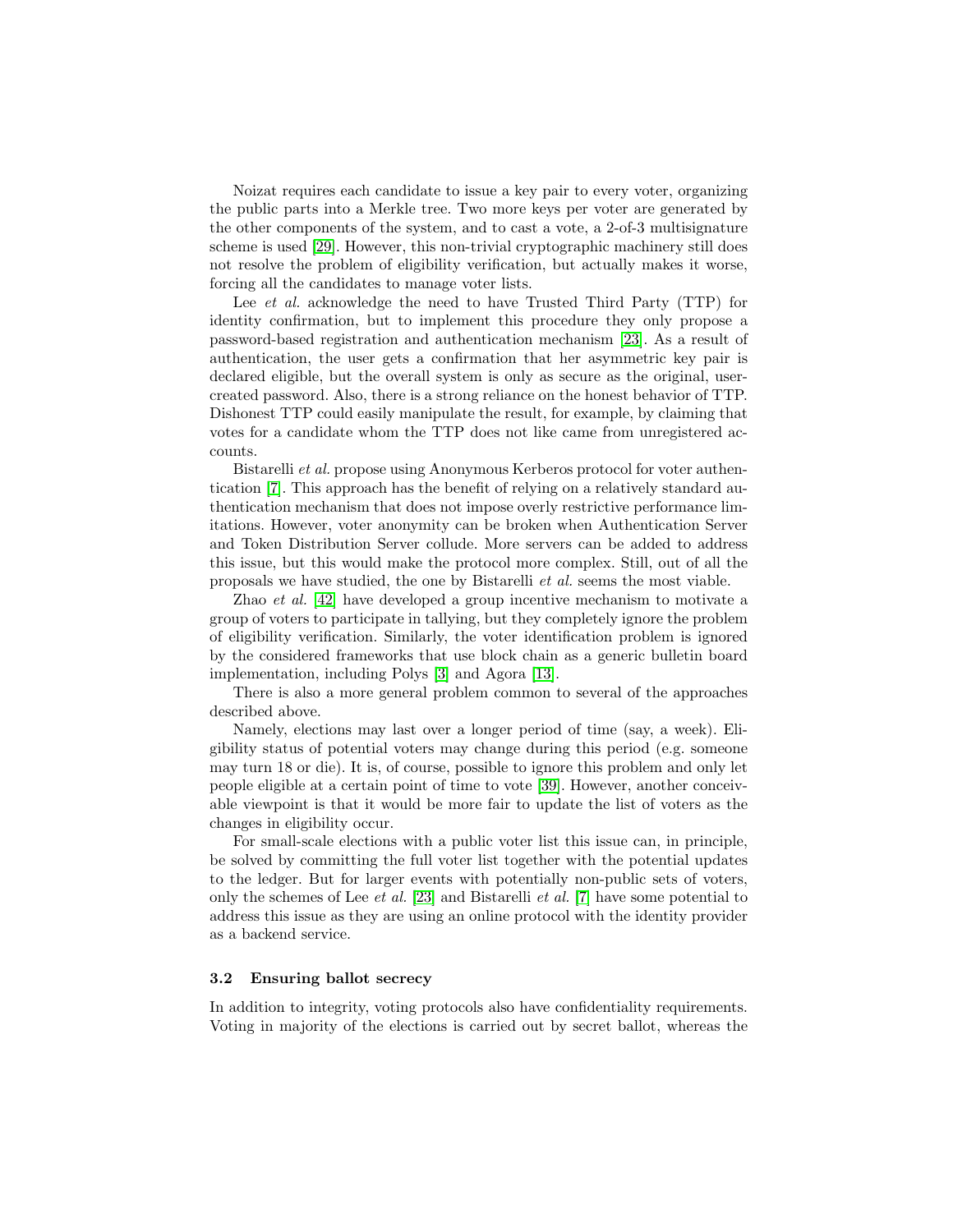verifiability of the correctness of the final tally is still a desired property. Additionally – the tally must not be available before a fixed moment in time. Election result is public information, once it has been released, at the time of the voting the partial results are considered confidential, because of the potential impact on the voter behaviour.

Public block chain contents are public by definition, anybody who hosts a full Bitcoin or Ethereum node has access to all the data published there. The first implication of the fact is that unless the ballots on the block chain are obfuscated, anybody has access to the partial results, thus violating the common requirement of not releasing partial results too early.

Obfuscated ballots (via public-key encryption or some commitment scheme) on the block chain introduce the question of verifiable de-obfuscation. The block chain is of no use if we cannot verify the consistency of the tally. Note that in case of encryption, we cannot store the private key on the block chain, and some external tallying authority will be needed at least for the key management if not for the verifiable tally.

Self-tallying voting protocol Open Vote Network [\[17\]](#page-15-14) (OVN) has been implemented as an Ethereum smart contract [\[25\]](#page-16-9). This protocol does not rely on any third parties for the tally, ballot secrecy is ensured jointly by all voters who have to participate in both obfuscation and de-obfuscation in order for the tally to be successful. The protocol provides privacy for the voters and benefits from the block chain as a public broadcast channel making it an excellent protocol for smart contracts. The downside of the OVN is its fragility – even one voter can prevent tallying simply by being absent. The properties of the protocol make it usable for small scale elections in a boardroom environment, but not for any large scale elections.

#### <span id="page-7-0"></span>3.3 Consistency verification

The common characteristic of all the proposed block chain voting protocols is committing votes (in a plain or encrypted form) to the ledger. Committing just for the sake of it does not make any sense, hence there should exist a routine of checking certain claims about the commitments.

What these claims exactly are depends largely on the scheme. They can include zero-knowledge proofs of correct vote formatting, correspondence to some eligibility criteria, signature validity, block chain integrity, etc. Hopefully there is a relatively short list of them so that the corresponding checks can be implemented with a reasonable amount of code. On the other hand, none of the block chain voting scheme proposals we considered has claimed a full list of checks needed to establish internal consistency of the ledger. The most detailed attempt to describe consistency rules was made for Votebook by Kirby et al., but even they only state that there should be sufficient information released to the public so that "blockchain can be counted correctly" [\[20\]](#page-16-4).

There are several aspects to consider when defining internal consistency rules of a ledger and determining the final tally outcome.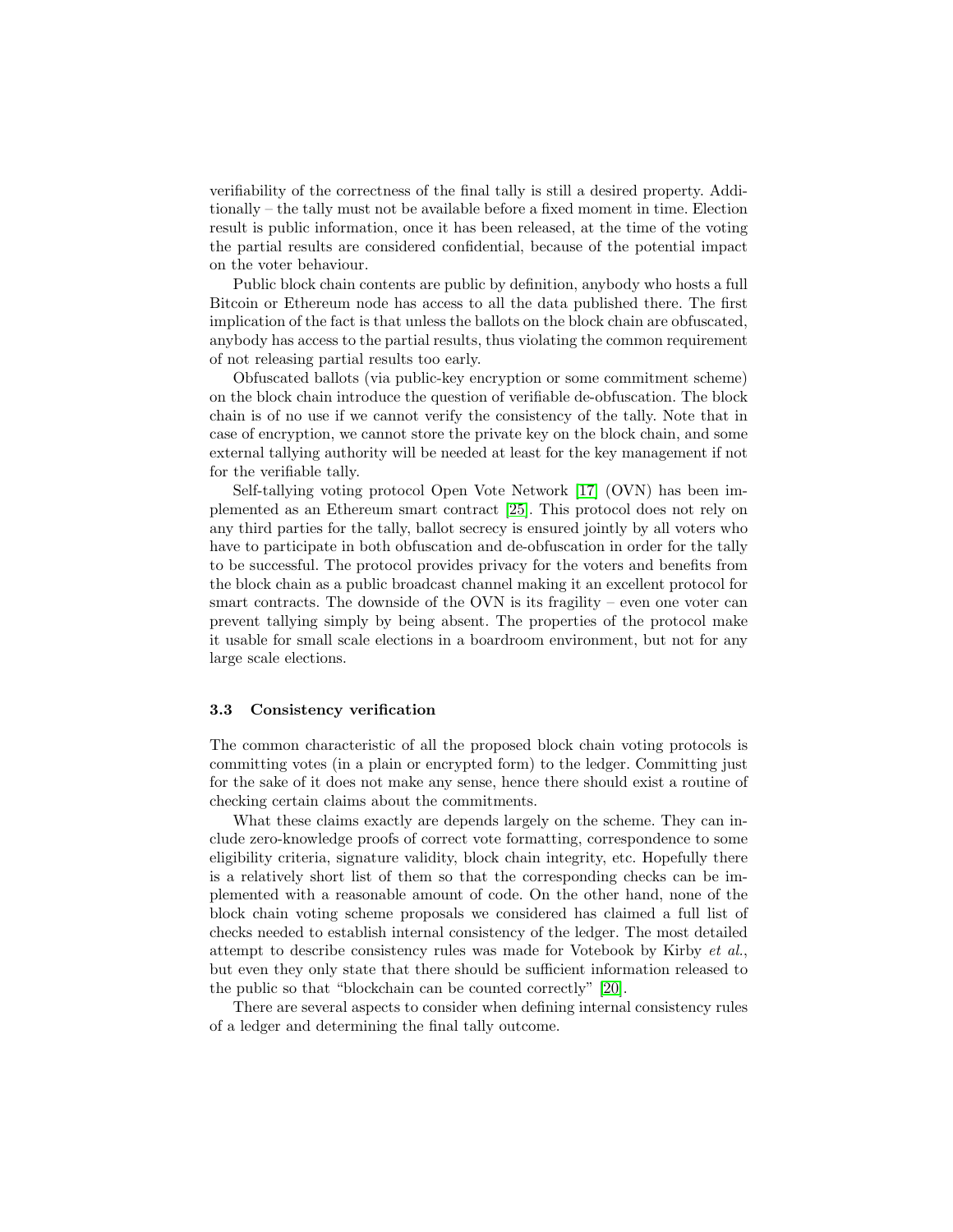One problem is dealing with simple, honest (or dishonest) mistakes. For example, due to a programming error, network delay or any other stochastic issue some of the data items required for later auditing may be missing or malformed. The originally desired property of ledger immutability suddenly becomes an issue, since one can not simply replace malformed items or add missing ones to where they should have been. Hence there must be an option of adding data blocks with exception handling and overriding semantics to the ledger, and the auditing logic must be capable of dealing with them. Taking all kinds of potential options of malformedness into account, consistency verification may become complicated beyond what one feels comfortable with.

The problem of unforeseen situations is clearly acknowledged by the Agora team [\[13\]](#page-15-12). As a resolution, they suggest using predetermined human auditors who have a power of any ruling they see fit to settle the matter. The ruling should be written down, signed and committed to the ledger. As the unforeseen situations do not follow any patterns, the signed statement is probably also human text that is then in turn open to misinterpretations, defying the purpose of block chain transparency. An interesting open question is whether such statements could be issued in the form of smart contracts.[11](#page-8-0)

Another problem is managing repeated vote submissions. Depending on the setup, this may be either a necessary anti-coercion measure (see e.g. [\[18\]](#page-15-13)), or an unwanted side effect of remote voting. Either way, some rules are necessary to determine which one of the submitted votes will be counted [\[41,](#page-17-2)[23\]](#page-16-1).

Smart contracts could be used to efficiently describe audit logic and prevent stochastic errors as the ones described above, but they come with a price. Namely, one has to spend a certain amount of resource (e.g. *gas* in case of Ethereum [\[40\]](#page-17-7)) for the transactions, where the exact amount of the resource depends on the size of transaction. As a result, the authors of OVN estimate that their framework can only reasonably accommodate about 50 voters [\[25\]](#page-16-9), whereas Ramachandran and Kantarcioglu limit their proposal to 100 voters [\[33\]](#page-16-5).

We conclude that accounting for all the special cases that might occur is far from being trivial. The whole idea of using block chain as a ledger is to make its consistency independently verifiable. The definition of necessary and sufficient conditions for independent consistency verification must form an integral part of any proposal for a block chain based voting system.

## <span id="page-8-1"></span>3.4 Transaction registration issues

A common problem of public permissionless ledgers like Bitcoin and Ethereum is that the blocks in the chain are limited both in size and frequency, leading to a very low amount of transactions per second that the ledger can process (e.g.

<span id="page-8-0"></span><sup>&</sup>lt;sup>11</sup> It is interesting to note that even though Agora is claimed to have an elaborate consistency verification mechanism, none of it was used in the Agora Sierra Leone event, where even the most basic block chain explorer tool was not provided for auditing [http://en.rfi.fr/africa/20180319-sierra-leones](http://en.rfi.fr/africa/20180319-sierra-leones-electoral-commission-distances-itself-use-blockchain-during-polls)[electoral-commission-distances-itself-use-blockchain-during-polls](http://en.rfi.fr/africa/20180319-sierra-leones-electoral-commission-distances-itself-use-blockchain-during-polls).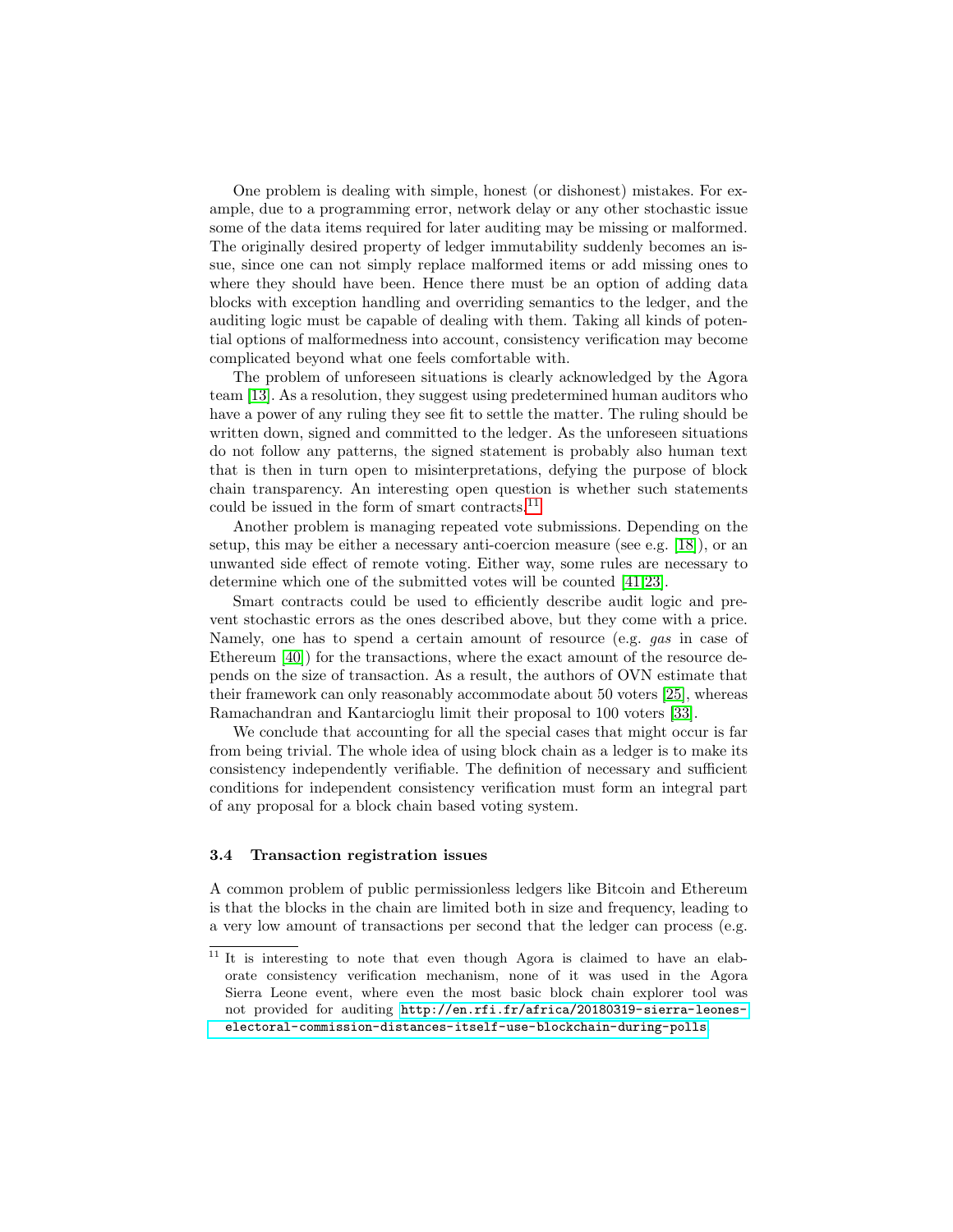7 in case of Bitcoin and 15 in case of Ethereum)<sup>[12](#page-9-0)</sup>. As this resource is shared worldwide, committing one transaction per vote to such a ledger is not realistic even for moderately-sized elections.

For electronic voting we need to provide voters and election officials with precise upper bounds on the transaction confirmation time. For the sake of this paper we assume that transaction is confirmed if it is included in any valid block, although more realistic requirement would be that several blocks (say, 6 in case of Bitcoin) extend the block containing the transaction. The time required to mine a new block in Bitcoin is 10 minutes on average, but the worst-case time can be much longer e.g. on the 1st of April, 2018, time between blocks number 516036 and 516037 is roughly 54 minutes.

Block generation time follows roughly the exponential distribution (although folklore, Bowden et al. [\[9\]](#page-15-15) argue that this is not precisely correct if taken into account changing proof of work difficulty and network delays) where the cumulative distribution function  $F(x) = 1 - e^{-x/\lambda}$  expresses the probability that a block is generated in x minutes, given the average rate of block generation  $\lambda$  (for Bitcoin  $\lambda = 10$ ).

This allows us to make some rough estimates of block generation times. Probability that block generation takes more than 10 minutes is  $1 - F(10) =$  $e^{-1} \approx 0.37$ , i.e. roughly third of the blocks take more than 10 minutes to generate. Probability that a block generation takes more than 50 minutes is  $1 - F(10) = e^{-5} \approx 0.007$ , hence we would expect to see 2 or 3 such blocks per day meaning that voters would have to wait more than 50 minutes to have any assurance about their vote actually being recorded.

Another serious drawback of public permissionless block chains is that the success of actually accepting a transaction into the ledger depends on financial incentives rather than the legislative need to create an immutable audit trail.

Garay *et al.* [\[14\]](#page-15-9) prove the *liveness* property for Bitcoin block chain which informally says that if a transaction is broadcasted to honest nodes for a certain number of consecutive rounds, then the transaction will eventually be included in the block chain. However, this property relies on the assumption of synchronous network (see Pass et al. [\[31\]](#page-16-8) for asynchronous networks) and that majority of hashing power is controlled by honest miners.

In particular, the last assumption is not quite true in real life – most miners behave rationally and will give preference to transactions with the highest fees. Transaction with no or little transaction fees might get completely neglected. As a result, successful data commitment can not be guaranteed in these types of block chains.

The main approach to speed up the process is to increase transaction rewards for the miners, rising the overall cost of the elections (but still not achieving a 100% guarantee due to the e.g. block-size limits). Note that transaction issuer will find out that the fee he offered for to the miners was too low only after some time has passed.

<span id="page-9-0"></span> $\frac{12 \text{ https://github.com/ethereum/wiki/which}$ Sharding-FAQ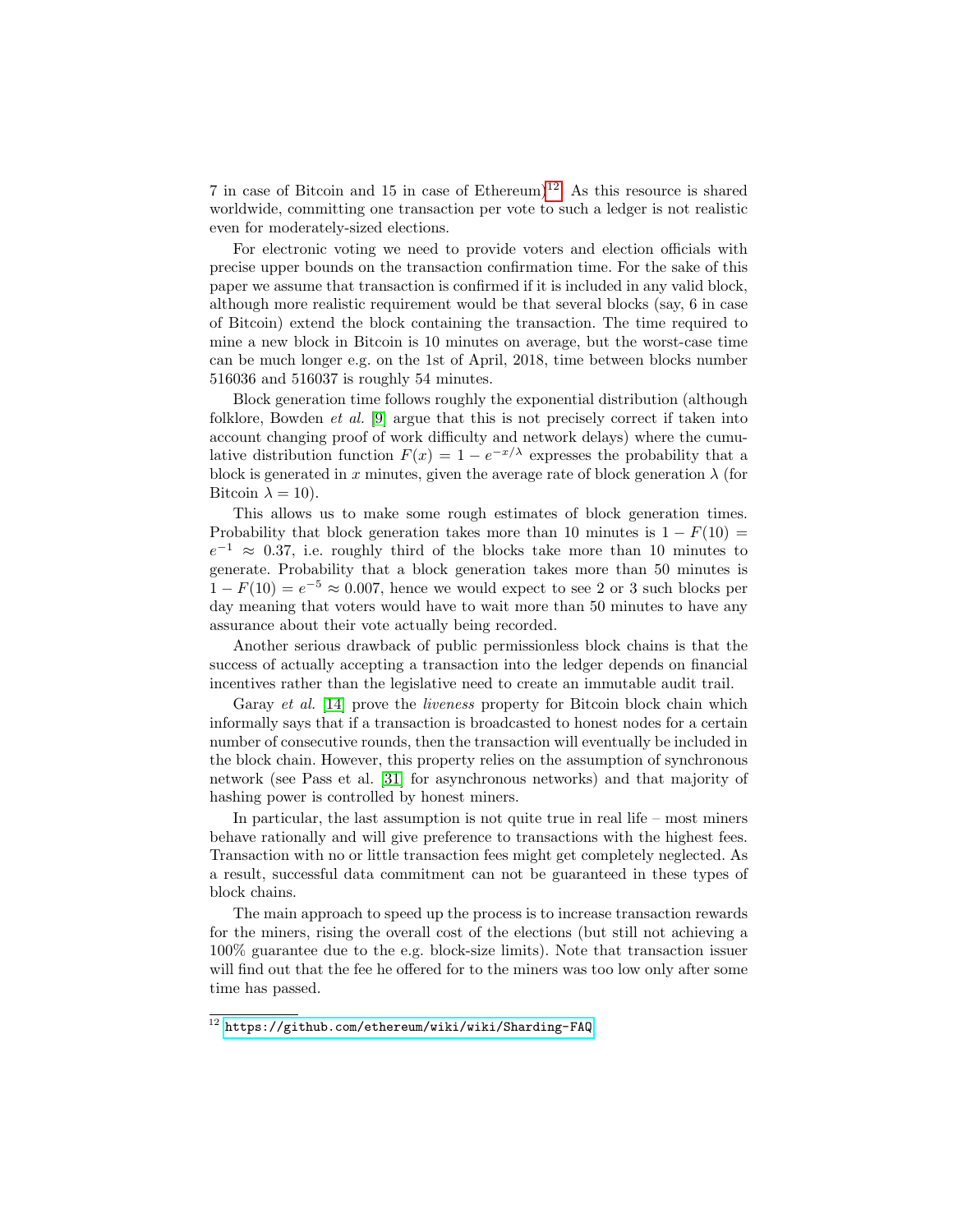This problem is discussed most deeply by Noizat [\[29\]](#page-16-3) who proposes various methods including using relatively high transaction fees to increase transaction priority, and election organizer becoming one of the miners. Even with using these methods, transaction confirmation may take several days [\[29](#page-16-3)[,7,](#page-15-4)[8\]](#page-15-5). Noizat and Bogucki [\[29,](#page-16-3)[8\]](#page-15-5) argue that this may be fine for at least some types of elections, but in our opinion, such a restriction limits applicability of block chain based voting remarkably.

The result of transaction confirmation being delayed (or even "forgotten" if it stays in the pool of pending transactions for too long) is devastating. The publicly verifiable audit trail will have blocks missing or occurring in the ledger in a wrong order. This will further complicate the consistency verification logic (see Section [3.3\)](#page-7-0).

## <span id="page-10-0"></span>3.5 Performance issues

In order to incentivise block chain node contributions to the chain creation, transactions cost (crypto)money. On the other hand, cryptocurrencies like Bitcoin are very volatile. For example, in their paper published in April 2017, Bistarelli et al. [\[7\]](#page-15-4) used the estimate  $1\overline{B} = 547\epsilon$  to compute the overall cost of running elections. However, by December 2017 the value of Bitcoin had reached over  $16000\epsilon$ , making voting over 30 times more expensive. It is large monetary risk for election organiser. In those protocols, where the voter must initiate the transaction it effectively introduces a fee for voting.

Another performance problem specific to Bitcoin comes from the fact that it was designed primarily for monetary transactions and its ledger's ability to accommodate other types of data is rather limited. The most well known method, is to use the OP\_RETURN field for free-form input, and the length of that field is only 80 bytes. This in turn means that instead of full data blobs, only their hashes can be committed to the Bitcoin block chains. If this is done carelessly, it can lead to new vulnerabilities.

A good example of this type of misdesign can be observed in the scheme proposed by Wu [\[41\]](#page-17-2). The scheme relies on ring signatures, but they can unfortunately be rather large. So, instead of signature  $\sigma$ , the hash  $h(\sigma)$  is committed to the Bitcoin block chain. The original  $\sigma$  is kept by the Election Authority without any integrity protection. This means that an independent auditor has no way of resolving the dispute between a voter and the Election Authority if the latter e.g. claims that it has not received the signature  $\sigma$  from the voter in the first place. A potential solution is using a local block chain to store all the data required for auditing, and only committing snapshot hashes of the local block chain to the Bitcoin ledger. Such a solution is deployed e.g. by Agora and VoteWatcher [\[13,](#page-15-12)[30\]](#page-16-10).

Additional options for storing arbitrary data in Bitcoin block chain have been proposed in [\[36\]](#page-17-8). It is possible to store nearly 100kB in a single transaction. Content insertion services that fragment data over multiple transactions have been used to store files as large as 310.72kB in Bitcoin block chain [\[24\]](#page-16-11). It is,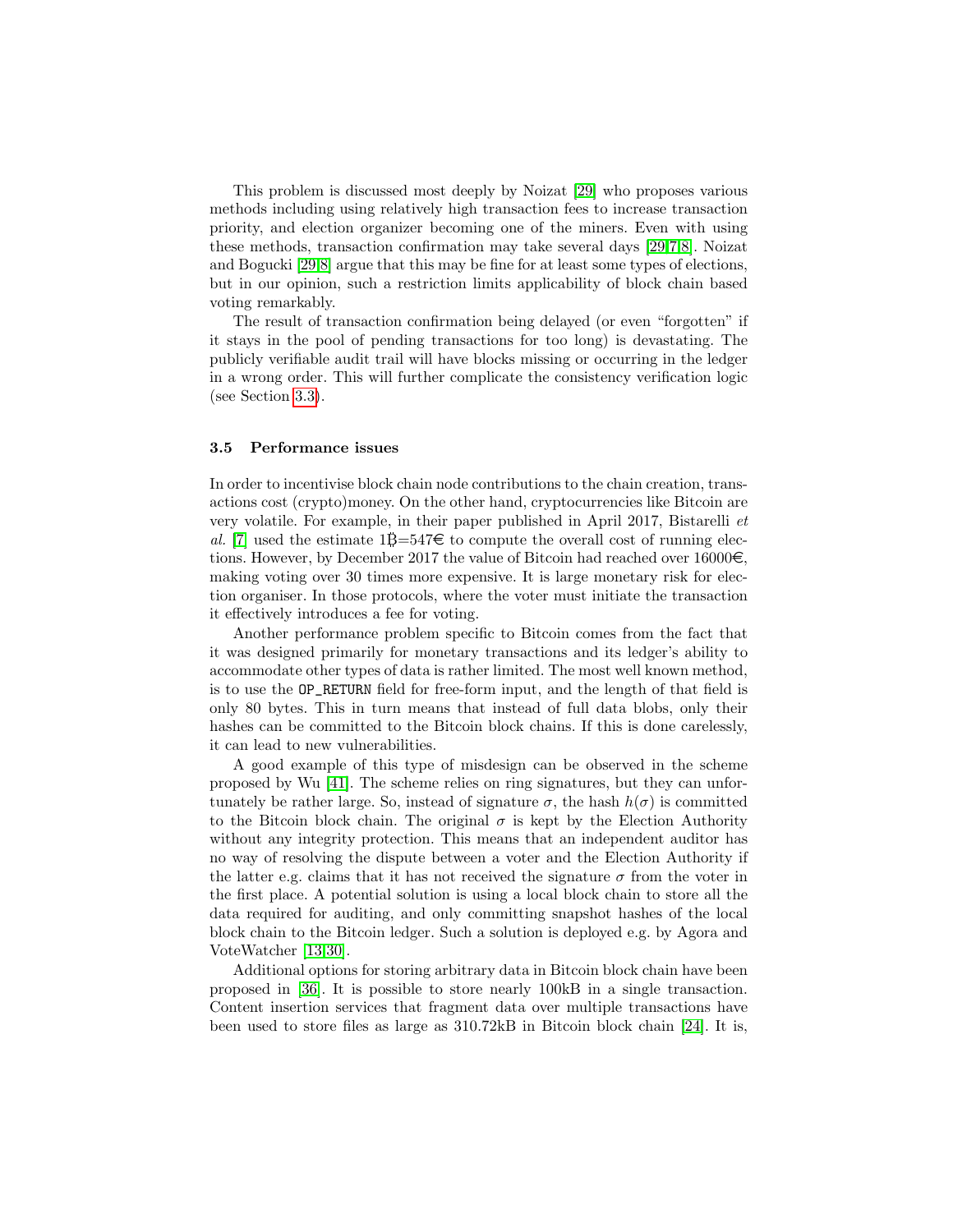however, worth noting that usage of the **OP\_RETURN** field or any other mechanism for storing non-currency data is discouraged by the Bitcoin development team.<sup>[13](#page-11-0)</sup>

General purpose block chains (e.g. Ethereum) are better suited for arbitrary data storage. In principle, the storage available to Ethereum smart contracts is limited to  $2^{256}$  words of 32 bytes, but it must be noted that any write operation requires 20k gas per 32 byte word [\[40\]](#page-17-7).

The block chain storage is more general issue. A full copy of Bitcoin ledger has surpassed 150 GB [\[13\]](#page-15-12), which makes it unreasonable to store it at every node. Also, due to objectionable content being committed to the Bitcoin block chain, storing certain parts of it can even be considered illegal [\[24\]](#page-16-11).

As a possible solution to transaction cost, latency and storage problems, Agora uses several layers of block chains. On a lower level, a dedicated ledger is run, and only periodic aggregated snapshots are then committed to the Bitcoin block chain [\[13\]](#page-15-12). A similar approach is deployed by VoteWatcher. This can indeed reduce the Bitcoin transaction costs, but such an architecture complicates auditing, so essentially we get a trade-off between direct cost and complexity. This approach does not solve any transaction registration issues, meaning that some snapshots will be published in average time, some snapshots may take hours to publish and there are no guarantees.

#### 3.6 Centralization of mining power

Even though one of the main targeted properties of permissionless public block chains is decentralization, this property does not necessarily hold in practice. For example, the most popular block chain implementations Bitcoin and Ethereum (unintentionally) incentivize the miners to group into centrally managed mining pools to allow for a constant stream of rewards to the pool participants. Additionally, being connected into geographically close nodes allows for faster broadcast of the mined blocks into pool members and thus gives an advantage in starting mining a new block earlier than other pools could [\[27\]](#page-16-12).

Even more, the hash rate distribution within the pools is highly concentrated to a few nodes. In [\[27\]](#page-16-12), Miller *et al.* have found that in 2015, only  $2\%$  of the Bitcoin mining nodes held three quarters of the mining power.

The state of centralization has not improved significantly since then. In a recent work [\[15\]](#page-15-16), Gencer et al. have shown that in Bitcoin, four of the biggest pools hold 53% of average mining power. Ethereum shows a similar tendency towards centralization – three top Ethereum pools hold 61% of the mining power.

Centralization introduces a clear political risk. Several estimates indicate that the top miners are exclusively located in China, with around 80% of mining power of the Bitcoin network belonging to Chinese pools<sup>[14](#page-11-1)[15](#page-11-2)</sup>. This makes it in principle possible to influence majority of the miners from one central political

<span id="page-11-0"></span> $\overline{^{13}$  [https://bitcoin.org/en/release/v0.9.0#opreturn-and-data-in-the-block](https://bitcoin.org/en/release/v0.9.0#opreturn-and-data-in-the-block-chain)[chain](https://bitcoin.org/en/release/v0.9.0#opreturn-and-data-in-the-block-chain)

<span id="page-11-1"></span> $14$  <https://www.buybitcoinworldwide.com/mining/pools/>

<span id="page-11-2"></span> $15$  <https://altcointoday.com/ethereum-mining-hashrate-distribution-issues/>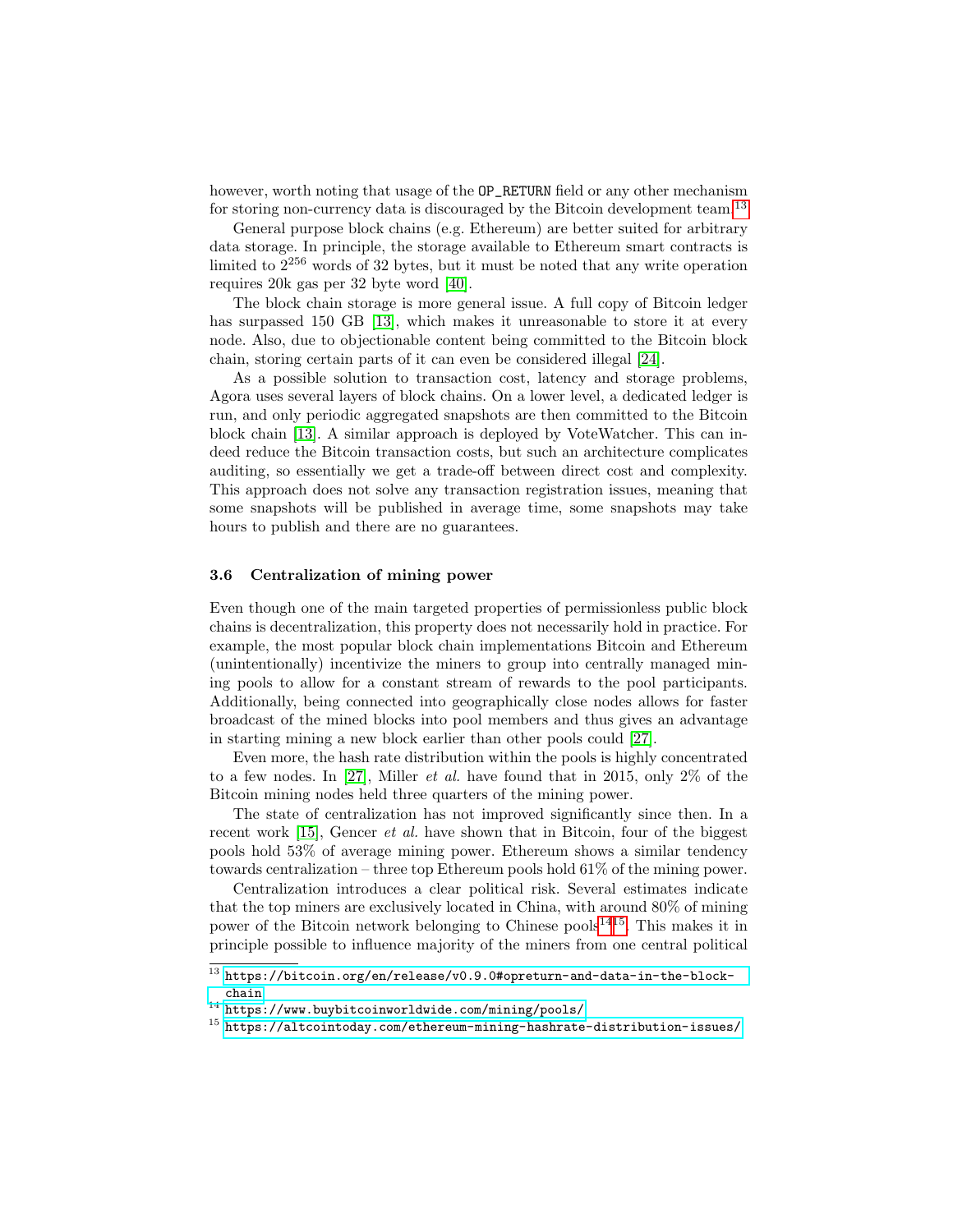authority, thus violating the assumptions required for immutability of the block chain [\[28\]](#page-16-7). This might not be a serious concern for smaller elections (say, electing a rector of a university), but is clearly a worry for governmental elections.

## <span id="page-12-0"></span>4 Trade-offs

Block chain is not a miracle solution for all the voting-related problems. While it has strong integrity properties definitely required by election systems, a block chain ledger is non-trivial to set up and interface with other components. Several trade-offs need to be made and the interplay of these trade-offs may have unwanted consequences.

## 4.1 Expressive power vs. complexity

The first trade-off one needs to consider is between the expressiveness of the claims the block chain commitments have, versus the complexity that one needs to accept while verifying them.

For example, we may want to automate exception handling to the level where the correctness of possible error fixes is certified by smart contracts, but this implies the need for complicated certification logic which is accompanied by performance penalties of running the smart contracts.

Alternatively, we may want to make use of commitments to a public ledger like Bitcoin to utilize the whole power of global trust. However, due to Bitcoin's limited capacity of handling external inputs, we need an extended mechanism of integrity certification (essentially, another layer of block chain ledger below Bitcoin). This in turn complicates the verification logic.

Smart contracts have more potential in terms of expressive power – there is support for arbitrary data structures and the validation logic itself is published to the chain and executed by the nodes. Of course, this has severe implications on performance.

It is a question if in case of general purpose ledgers it is enough to verify the consistency of the ledger with respect to one particular election or should the consistency of the ledger as a whole also be assured, so that the verification of full nodes becomes part of the election audit procedure.

## 4.2 Small scale vs. large scale

There are issues that are potentially easier to solve on small-scale elections.

For example, eligibility verification is much easier when everyone knows everyone else, but this can only be the case in very localized settings. For largerscale events we have to accept reliance on an external identity provider who may be malicious without detection.

The OVN smart contract [\[25\]](#page-16-9) is a great example how to ensure ballot secrecy in boardroom elections where we can somehow assure that everybody is going to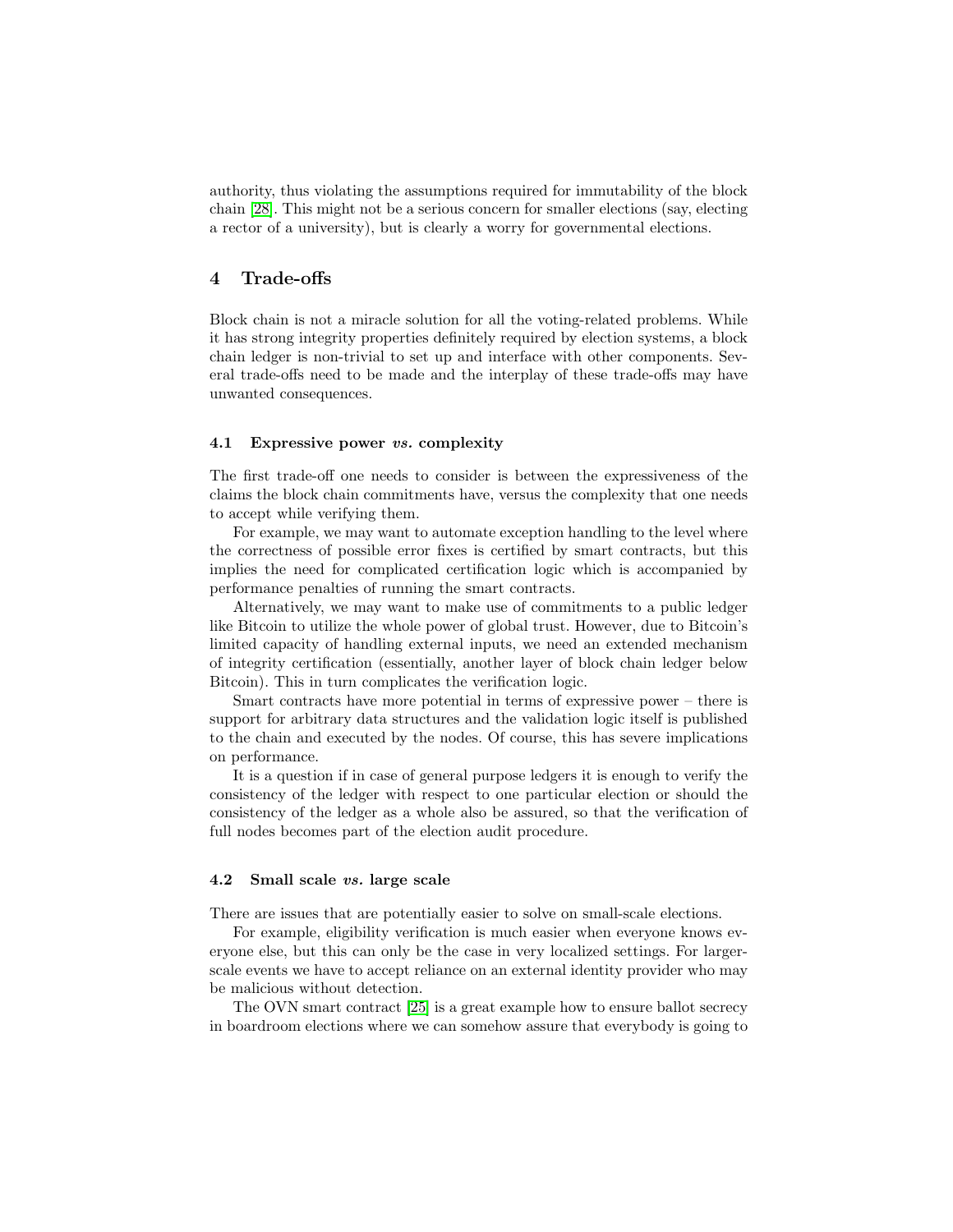participate in the whole process. The protocol is clearly not usable for large-scale elections.

Also, several techniques potentially useful for block chain voting (e.g. ring signatures) have a significant performance penalty. For large-scale elections one has to avoid them, also losing the benefits they provide.

#### 4.3 Trust vs. cost

Using Bitcoin ledger for commitments is very appealing because of a lot of public trust in the integrity properties it provides and a large community relying on this trust already. However, the cost of Bitcoin transactions (and also transactions in other public ledgers) has been very volatile in the near past. For example, on December 22nd 2017, Bitcoin transaction fee spiked to \$55.[16](#page-13-0).<sup>16</sup>

This means that the election organizers must have a lot of flexibility in budgeting. However, public election authorities tend to operate under budget constraints and prefer well-predictable costs. While one of the targets of block chain voting is reducing the overall price tag of elections [\[29,](#page-16-3)[26,](#page-16-2)[7\]](#page-15-4), this effect may be reduced by the potential volatility of the costs.

Using local block chains mitigates this problem considerably, but this solution also deprives us of the benefit of public trust. Also, the costs of setting up and running a local block chain are non-negligible, although better-predictable.

## 4.4 Usability vs. individual verifiability

In both academic and industrial communities a general consensus is that the electronic voting schemes have to provide some kind of verifiability. The individual aspect of the verifiability, as defined in [\[22\]](#page-16-13), should convince the voter that the vote has been stored correctly by the election provider.

To be able to provide individual verifiability, the election provider needs to store the ballot and construct a receipt which can be used for verifying the correct storage. The receipt could contain storage location identifier, proof of registering the ballot [\[18\]](#page-15-13), block chain block identifier etc.

In case block chain is used for storing any aspect of the ballot, then independently of the underlying block chain technology used, the voter needs to wait until the information has been stored in the block chain. However, the latency of block chain storage can be rather long and the variance can be large. In extreme cases, the storage confirmation may even not arrive in reasonable time (see Section [3.4\)](#page-8-1).

From the voter's perspective, this means that either receiving the receipt or verifying the ballot may take considerable time. The voter would then need to return later to complete verification and this decreases usability of the whole scheme. As a result, the number of vote verifications is expected to drop, together with the overall public confidence in election integrity.

<span id="page-13-0"></span> $^{16}$  <https://bitinfocharts.com/comparison/bitcoin-transactionfees.html>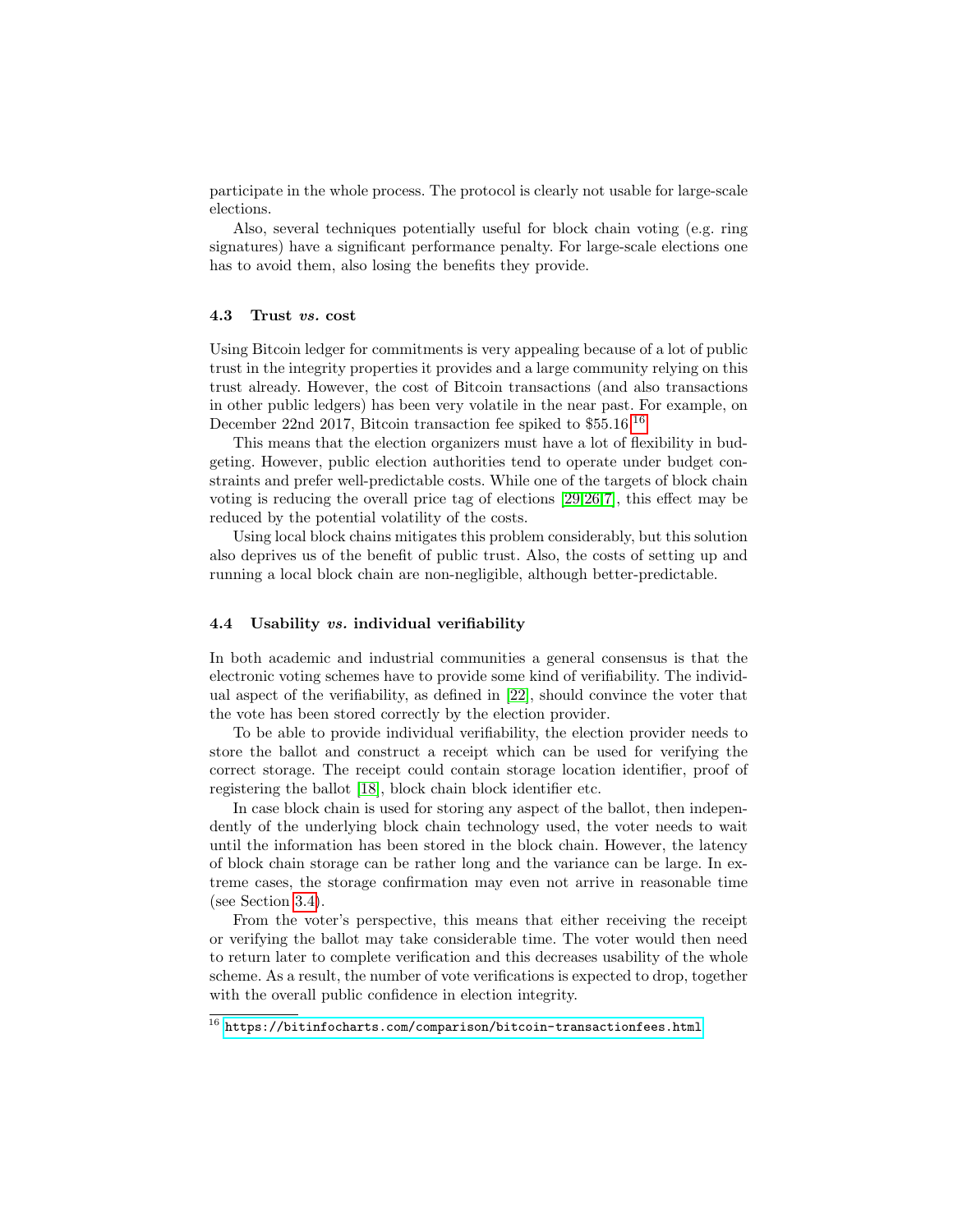# <span id="page-14-0"></span>5 Conclusions

Even though applying block chain as an integrity assurance measure may seem straightforward for electronic voting, extra assumptions and trade-offs required make setting up such a system a non-trivial task.

Many of the proposals that we have considered try to make use of public permissionless economically incentivised block chains, mostly either Bitcoin or Ethereum. On one hand this makes a lot of sense, since they are widely used and trusted. However, these ledgers have major drawbacks like the tendency for centralisation, providing no guarantees of transaction acceptance and performance limitations. In our opinion, due to these drawbacks such block chains have very limited use for electronic voting. To be considered useful for voting, the block chain must accept authorized commitments immediately and unconditionally.

None of the proposals we studied had a complete description of conditions that need to be verified in order for the voting event to be considered right. Currently, using smart contracts seems to be the most systematic approach to deal with this issue, but systems using smart contracts so far imply a significant performance penalty, strongly limiting e.g. the number of voters.

Also, majority of the proposals ignored the need for exception handling. We conjecture that full consistency verification of block chain based voting systems is rather complex, defying the original target of transparency. It may be the case that simplicity of the verification routines needs to be recognised as a development requirement of its own right.

We would like to conclude the paper by citing Josh Benaloh [\[32\]](#page-16-14):

I find myself debunking a blockchain voting effort about every few weeks. It feels like a very good fit for voting, until you dig a couple millimeters below the surface.

Even though such a statement may be a bit too categorical, we agree that in all of the proposals we considered, many of the shortcomings and trade-offs of block chains were addressed insufficiently. Considerably deeper research is required to settle a good design for a block chain based electronic voting system.

# Acknowledgements

The research leading to these results has received funding from the Estonian Research Council under Institutional Research Grant IUT27-1, European Union's Horizon 2020 research and innovation programme under grant agreement No 780477 (project PRIViLEDGE), and the European Regional Development Fund through the Estonian Centre of Excellence in ICT Research (EXCITE) and the grant number EU48684.

# References

<span id="page-14-1"></span>1. Online Voting. Successfully Solving the Challenges. TIVI Whitepaper. [http://www.smartmatic.com/fileadmin/user\\_upload/Whitepaper\\_Online\\_](http://www.smartmatic.com/fileadmin/user_upload/Whitepaper_Online_Voting_Challenge_Considerations_TIVI.pdf) [Voting\\_Challenge\\_Considerations\\_TIVI.pdf](http://www.smartmatic.com/fileadmin/user_upload/Whitepaper_Online_Voting_Challenge_Considerations_TIVI.pdf).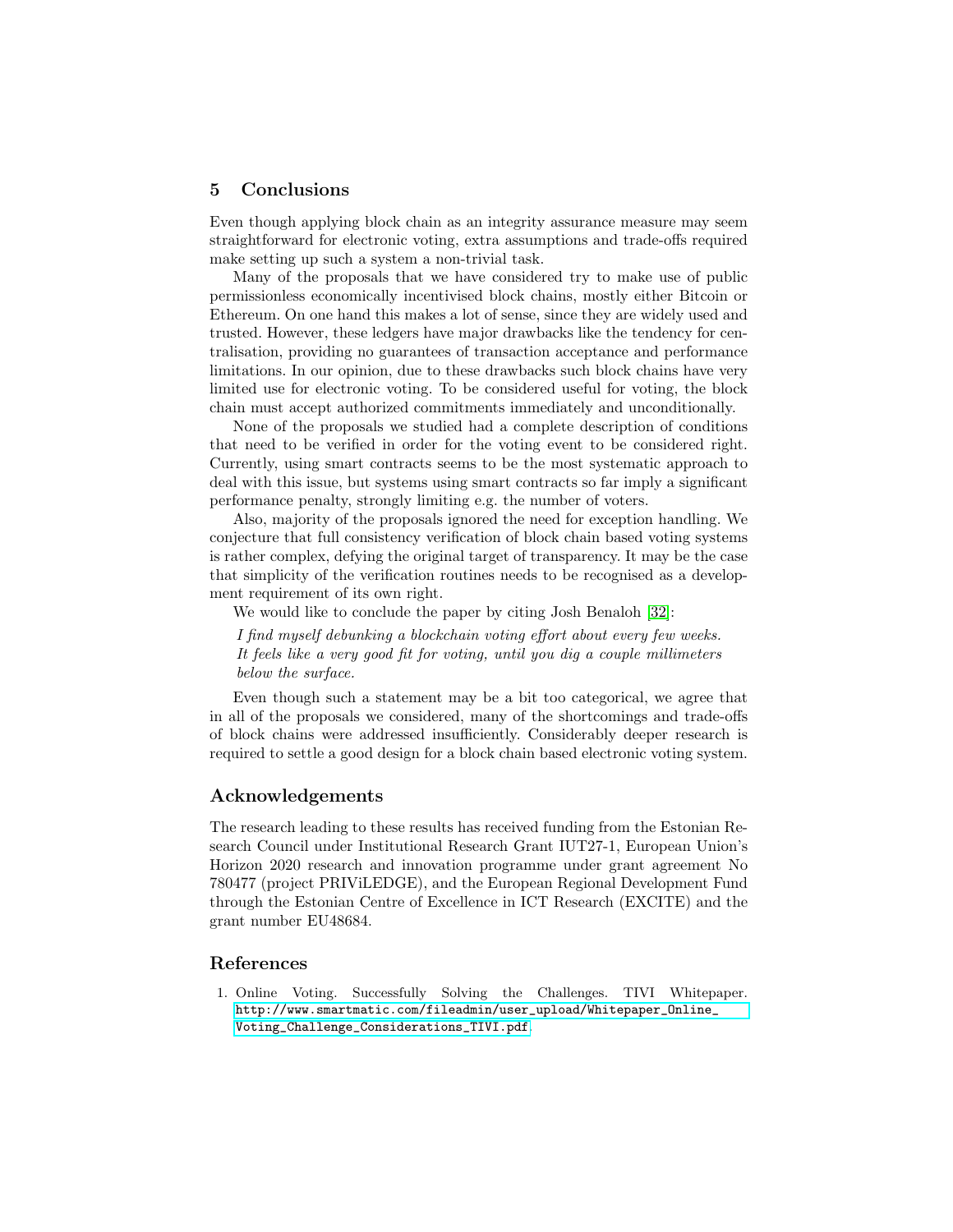- <span id="page-15-10"></span>2. The Social Smart Contract, 2018. <http://paper.democracy.earth/>.
- <span id="page-15-11"></span>3. Roman Alyoshkin. Polys online voting system. Whitepaper. [https://polys.me/](https://polys.me/assets/docs/Polys_whitepaper.pdf) [assets/docs/Polys\\_whitepaper.pdf](https://polys.me/assets/docs/Polys_whitepaper.pdf).
- <span id="page-15-8"></span>4. Dave Bayer, Stuart Haber, and W Scott Stornetta. Improving the efficiency and reliability of digital time-stamping. In Sequences II, pages 329–334. Springer, 1993.
- <span id="page-15-3"></span>5. Susan Bell, Josh Benaloh, Michael D Byrne, Dana DeBeauvoir, Bryce Eakin, Gail Fisher, Philip Kortum, Neal McBurnett, Julian Montoya, Michelle Parker, et al. STAR-Vote: A secure, transparent, auditable, and reliable voting system. USENIX Journal of Election Technology and Systems (JETS), 1(1):18–37, 2013.
- <span id="page-15-2"></span>6. Josh Benaloh and Eric Lazarus. The trash attack: An attack on verifiable voting systems and a simple mitigation. Technical report, 2011. MSR-TR-2011-115, Microsoft.
- <span id="page-15-4"></span>7. Stefano Bistarelli, Marco Mantilacci, Paolo Santancini, and Francesco Santini. An End-to-end Voting-system Based on Bitcoin. In Proceedings of the Symposium on Applied Computing, SAC '17, pages 1836–1841. ACM, 2017.
- <span id="page-15-5"></span>8. Brianna Bogucki. Buying Votes in the 21st Century: The Potential Use of Bitcoins and Blockchain Technology in Electronic Voting Reform. Asper Review of International Business and Trade Law, 17:59–84, 2017.
- <span id="page-15-15"></span>9. Rory Bowden, Holger Paul Keeler, Anthony E. Krzesinski, and Peter G. Taylor. Block arrivals in the Bitcoin blockchain. CoRR, abs/1801.07447, 2018.
- <span id="page-15-1"></span>10. Nikos Chondros, Bingsheng Zhang, Thomas Zacharias, Panos Diamantopoulos, Stathis Maneas, Christos Patsonakis, Alex Delis, Aggelos Kiayias, and Mema Roussopoulos. D-DEMOS: A distributed, end-to-end verifiable, internet voting system. In ICDCS 2016, pages 711–720. IEEE Computer Society, 2016.
- <span id="page-15-0"></span>11. Chris Culnane and Steve A. Schneider. A peered bulletin board for robust use in verifiable voting systems. In IEEE CSF 2014, pages 169–183. IEEE Computer Society, 2014.
- <span id="page-15-6"></span>12. Nazim Faour. Transparent Voting Platform Based on Permissioned Blockchain. Master's thesis, Higher School of Economics, National Research University, Russia, 2018. <https://arxiv.org/abs/1802.10134>.
- <span id="page-15-12"></span>13. Leonardo Gammar, Bryan Ford, and Jaron Lukasiewicz. Agora. Bringing our voting systems into the 21st century. Whitepaper, version 0.1. [https://agora.](https://agora.vote/Agora_Whitepaper_v0.1.pdf) [vote/Agora\\_Whitepaper\\_v0.1.pdf](https://agora.vote/Agora_Whitepaper_v0.1.pdf).
- <span id="page-15-9"></span>14. Juan Garay, Aggelos Kiayias, and Nikos Leonardos. The bitcoin backbone protocol: Analysis and applications. In EUROCRYPT 2015: Advances in Cryptology – EUROCRYPT 2015, volume 9057 of LNCS, pages 281–310. Springer, 2015.
- <span id="page-15-16"></span>15. Adem Efe Gencer, Soumya Basu, Ittay Eyal, Robbert van Renesse, and Emin Gün Sirer. Decentralization in Bitcoin and Ethereum Networks, 2018. [https://arxiv.](https://arxiv.org/abs/1801.03998) [org/abs/1801.03998](https://arxiv.org/abs/1801.03998).
- <span id="page-15-7"></span>16. Stuart Haber and W. Scott Stornetta. How to Time-Stamp a Digital Document. In Alfred J. Menezes and Scott A. Vanstone, editors, Advances in Cryptology-CRYPT0' 90, volume 537 of LNCS, pages 437–455. Springer Berlin Heidelberg, 1991.
- <span id="page-15-14"></span>17. Feng Hao, Peter Y. A. Ryan, and Piotr Zielinski. Anonymous voting by two-round public discussion. IET Information Security, 4(2):62–67, 2010.
- <span id="page-15-13"></span>18. Sven Heiberg, Tarvi Martens, Priit Vinkel, and Jan Willemson. Improving the Verifiability of the Estonian Internet Voting Scheme. In Robert Krimmer, Melanie Volkamer, Jordi Barrat, Josh Benaloh, Nicole Goodman, Peter Y. A. Ryan, and Vanessa Teague, editors, E-Vote-ID 2016: Electronic Voting, volume 10141 of LNCS, pages 92–107. Springer, 2017.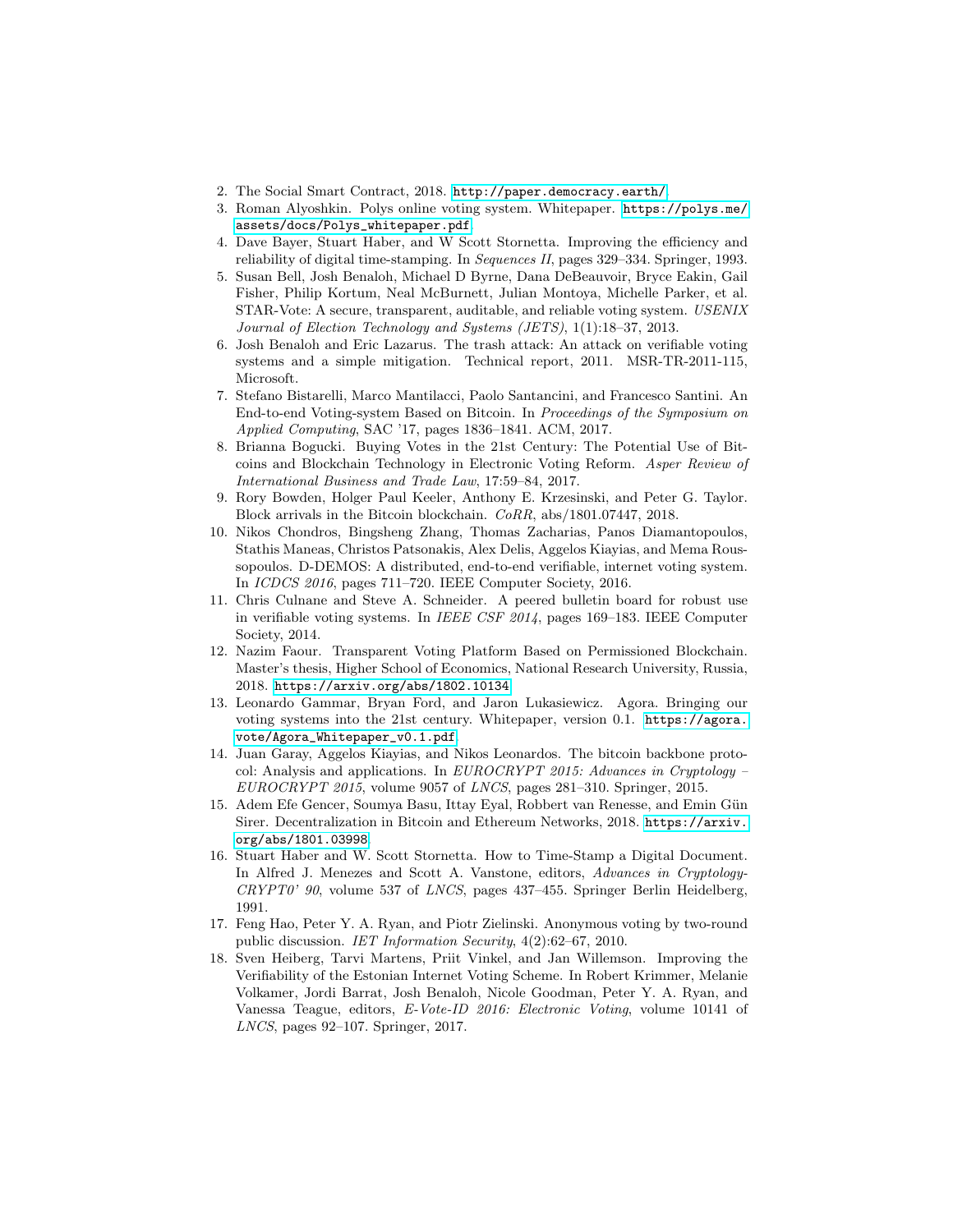- <span id="page-16-0"></span>19. Aggelos Kiayias, Annabell Kuldmaa, Helger Lipmaa, Janno Siim, and Thomas Zacharias. On the security properties of e-voting bulletin boards. In Security and Cryptography for Networks - 11th International Conference, SCN 2018, Amalfi, Italy, September 5 - September 7, 2018, Proceedings, 2018. To appear.
- <span id="page-16-4"></span>20. Kevin Kirby, Anthony Masi, and Fernando Maymi. Votebook. A proposal for a blockchain-based electronic voting system, September 2016. [http://www.](http://www.economist.com/sites/default/files/nyu.pdf) [economist.com/sites/default/files/nyu.pdf](http://www.economist.com/sites/default/files/nyu.pdf).
- <span id="page-16-6"></span>21. Ali Kaan Koç, Emre Yavuz, Umut Can Çabuk, and Gökhan Dalkiliç. Towards Secure E-Voting Using Ethereum Blockchain, 2018. 6th International International Symposium on Digital Forensic and Security (ISDFS), Antalya, Turkey. [https:](https://www.researchgate.net/publication/323318041) [//www.researchgate.net/publication/323318041](https://www.researchgate.net/publication/323318041).
- <span id="page-16-13"></span>22. Steve Kremer, Mark Ryan, and Ben Smyth. Election verifiability in electronic voting protocols. In Computer Security - ESORICS 2010, 15th European Symposium on Research in Computer Security, Athens, Greece, September 20-22, 2010. Proceedings, pages 389–404, 2010.
- <span id="page-16-1"></span>23. Kibin Lee, Joshua I James, Tekachew Gobena Ejeta, and Hyoung Joong Kim. Electronic voting service using block-chain. The Journal of Digital Forensics, Security and Law:  $JDFSL$ ,  $11(2):123-135$ ,  $2016$ . [https://commons.erau.edu/jdfsl/](https://commons.erau.edu/jdfsl/vol11/iss2/8/) [vol11/iss2/8/](https://commons.erau.edu/jdfsl/vol11/iss2/8/).
- <span id="page-16-11"></span>24. Roman Matzutt, Jens Hiller, Martin Henze, Jan Henrik Ziegeldorf, Dirk Müllmann, Oliver Hohlfeld, and Klaus Wehrle. A Quantitative Analysis of the Impact of Arbitrary Blockchain Content on Bitcoin. In Proceedings of the 22nd International Conference on Financial Cryptography and Data Security (FC). Springer, 2018. <http://fc18.ifca.ai/preproceedings/6.pdf>.
- <span id="page-16-9"></span>25. Patrick McCorry, Siamak F. Shahandashti, and Feng Hao. A Smart Contract for Boardroom Voting with Maximum Voter Privacy. In Aggelos Kiayias, editor, Financial Cryptography and Data Security, volume 10322 of LNCS, pages 357–375. Springer International Publishing, 2017.
- <span id="page-16-2"></span>26. Christian Meter. Design of Distributed Voting Systems. Master's thesis, HeinrichHeine-Universität Düsseldorf, 2015. <https://arxiv.org/pdf/1702.02566.pdf>.
- <span id="page-16-12"></span>27. Andrew Miller, James Litton, Andrew Pachulski, Neal Gupta, Dave Levin, Neil Spring, and Bobby Bhattacharjee. Discovering bitcoin's public topology and influential nodes, May 2015. [http://cs.umd.edu/projects/coinscope/coinscope.](http://cs.umd.edu/projects/coinscope/coinscope.pdf) [pdf](http://cs.umd.edu/projects/coinscope/coinscope.pdf).
- <span id="page-16-7"></span>28. Satoshi Nakamoto. Bitcoin: A peer-to-peer electronic cash system, 2008. [https:](https://bitcoin.org/bitcoin.pdf) [//bitcoin.org/bitcoin.pdf](https://bitcoin.org/bitcoin.pdf).
- <span id="page-16-3"></span>29. Pierre Noizat. Chapter 22 – blockchain electronic vote. In David Lee Kuo Chuen, editor, Handbook of Digital Currency, pages 453 – 461. Academic Press, San Diego, 2015.
- <span id="page-16-10"></span>30. Ryan Osgood. The Future of Democracy: Blockchain Voting. COMP116: Information Security, 2016. [http://www.cs.tufts.edu/comp/116/archive/fall2016/](http://www.cs.tufts.edu/comp/116/archive/fall2016/rosgood.pdf) [rosgood.pdf](http://www.cs.tufts.edu/comp/116/archive/fall2016/rosgood.pdf).
- <span id="page-16-8"></span>31. Rafael Pass, Lior Seeman, and abhi shelat. Analysis of the Blockchain Protocol in Asynchronous Networks. In Advances in Cryptology – EUROCRYPT 2017, volume 10211 of LNCS, pages 643–673. Springer, 2017.
- <span id="page-16-14"></span>32. Morgen E. Peck. Blockchain world – Do you need a blockchain? This chart will tell you if the technology can solve your problem. IEEE Spectrum, 54(10):38–60, October 2017.
- <span id="page-16-5"></span>33. Aravind Ramachandran and Murat Kantarcioglu. Using Blockchain and smart contracts for secure data provenance management, 2017. arXiv preprint arXiv:1709.10000, <https://arxiv.org/abs/1709.10000>.